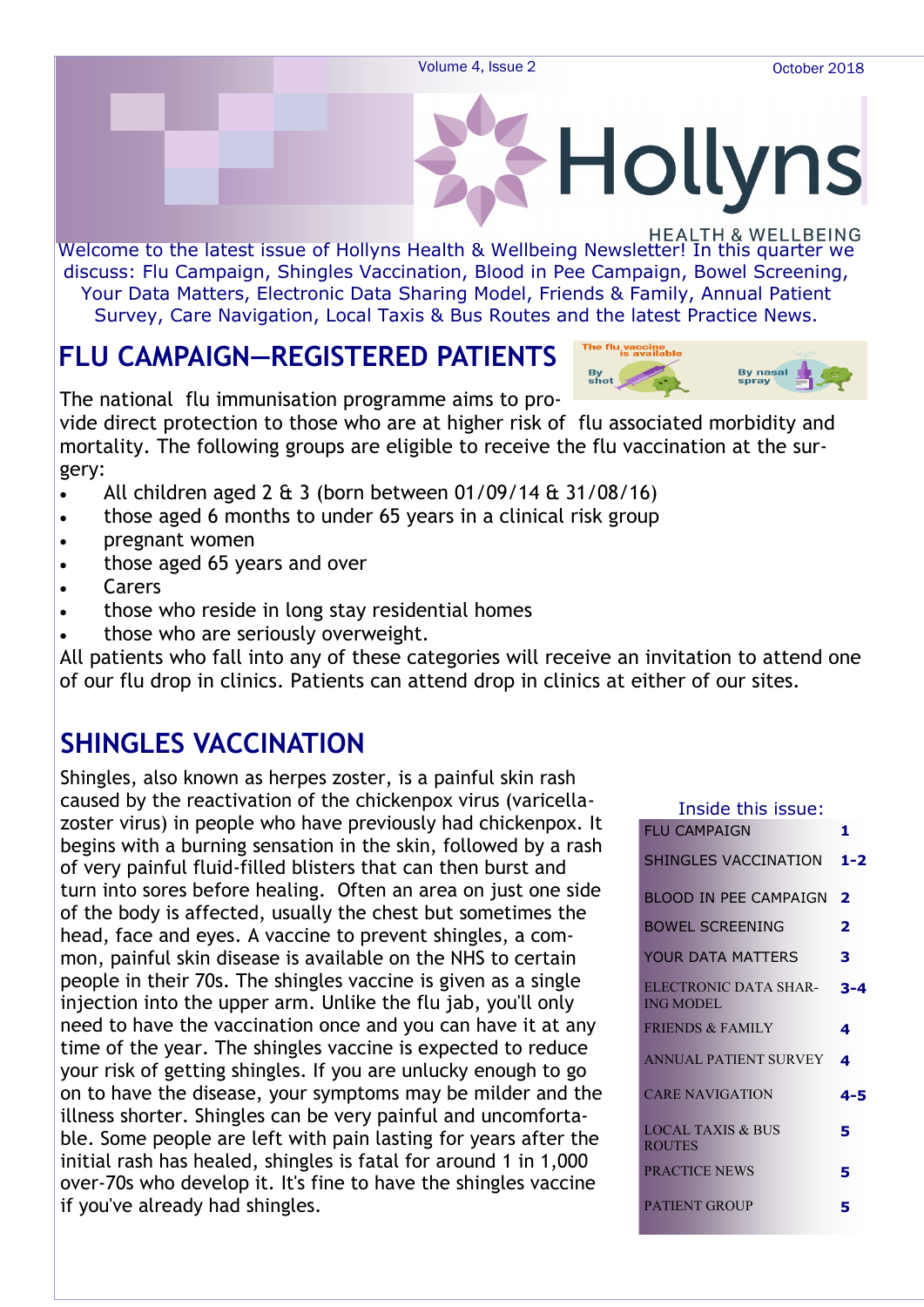The shingles vaccine works very well in people who have had shingles before and it will boost your immunity against further shingles attacks. If you would like to receive this vaccination please make an appointment with one of our practice nurses.

### **BLOOD IN PEE CAMPAIGN**

Public Health England has launched a new Be Clear on Cancer campaign raising awareness of bladder and kidney cancer symptoms. The campaign is urging people to tell their doctor straight away if they notice blood in their pee, even if it's just

once. The chances are it's nothing serious, but blood in pee is a key symptom for both bladder and kidney cancers and these cancers are more treatable if they are found early. The primary audience is for men and women over the age of fifty, particularly those living in more deprived areas. It aims to reduce the 8,000 deaths from the cancers each year. Other symptoms of bladder cancer include: Urinary tract infection which is difficult to

treat or is recurrent and pain whilst peeing. Other symptoms of kidney cancer include: pain on side or below the ribs that does not go away and weight-loss. For more information on the campaign please visit the following website: NHS.UK: https://

www.nhs.uk/be-clear-on-cancer/symptoms/blood-in-pee

### **BOWEL SCREENING**

Bowel cancer screening involves having tests to check if you have or are at risk of bowel cancer. Why it is offered? Bowel cancer is a common type of cancer in both men and women. About 1 in 20 people will get it during their lifetime. Screening can help detect bowel cancer at an early stage, when it is easier to treat. It can also be used to help check for and remove small growths in the bowel called polyps, which can turn into cancer over time. When its offered — NHS bowel screening is only offered to people aged 55 or over, as this is when you are more likely to get bowel cancer. If you are 55, you will automatically be invited for a



one-off bowel scope screening test, this is a test where a thin, flexible tube with a camera at the end is used to look for and remove and polyps inside your bowel. If you're 60-74, you will automatically be invited to do a home testing kit (the FOB test) every 2 years, this is a kit you use to collect small samples of your poo and post them to a laboratory so they can be checked for tiny amounts of blood (which could be caused by cancer). If these tests find any-

awareness education support thing unusual you may be asked to have further tests to confirm or rule out cancer.



**Blood in your pee?** Tell your doctor.

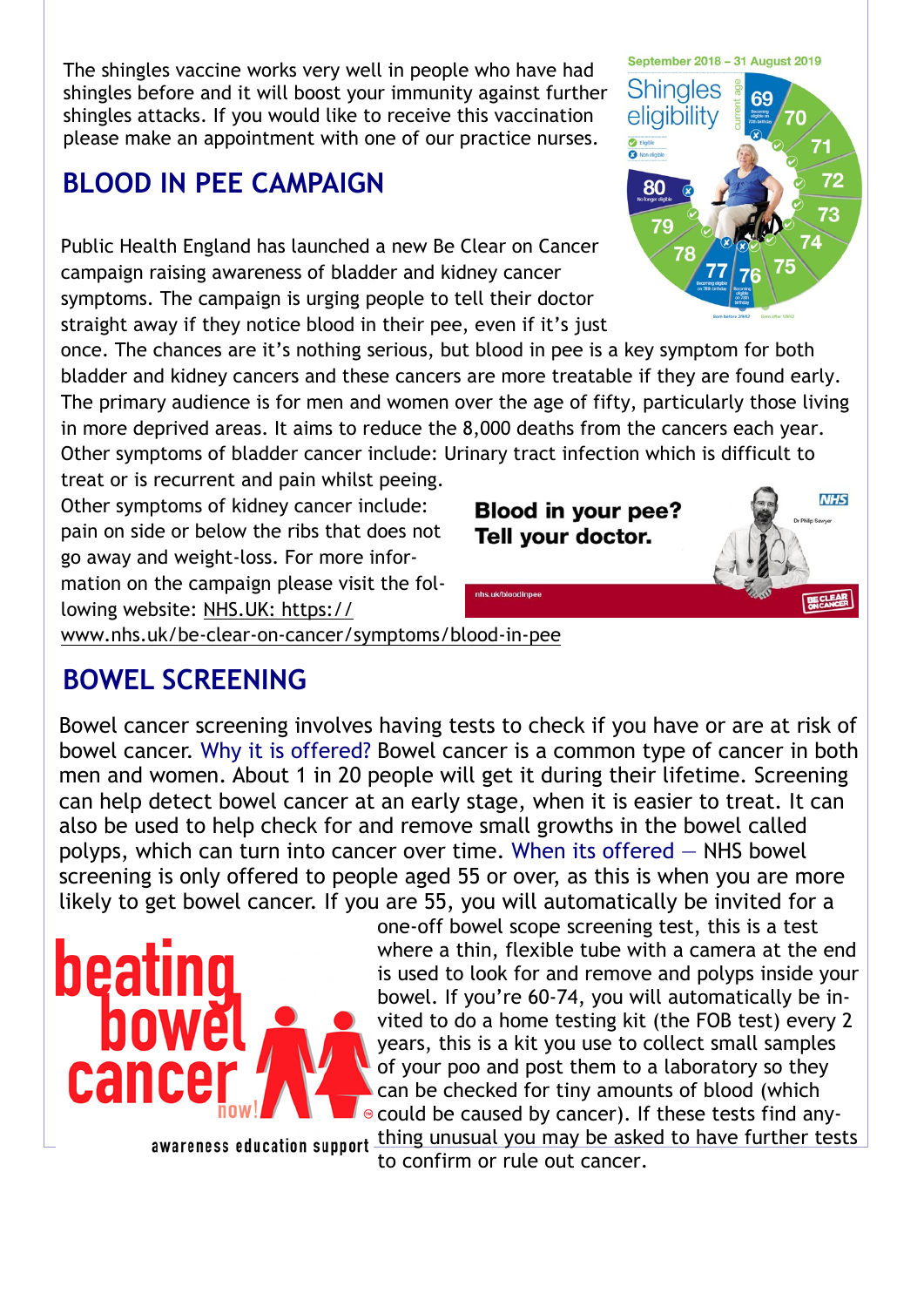## **YOUR DATA MATTERS**

The NHS wants to make sure you and your family have the best care now and in the future. Your health and social care information supports your individual care. It also helps the NHS to research, plan and improve health and care services in England. Unless you have chosen to opt out, your confidential patient information can be used for research and planning. **Your confidential information is used in 2 different ways: Your individual care** - Health and care professionals may use your confidential patient information to help with your treatment and care. When you visit your GP, they may access your records for important information about your health. **Research and planning -** plan and improve health and care services, research and develop cures for serious illness. **Who can use your confidential patient information for research and planning?** It is used by the NHS, local authorities, university and hospital researchers, medical colleges and pharmaceutical companies researching new treatments. **What should you do next?** You do not need to do anything if you are happy about how your

information is used, if you do not want your confidential patient information to be used for research and planning you can chose to opt out. There is an online service which allows you to make or change your decision at any time or you can request a print and post form - please visit nhs.uk/your-nhsdata-matters or you can telephone 0300 303 5678



### **ENHANCED DATA SHARING MODEL**

**As your GP practice we have set the following practice settings for all our registered patients whose detailed electronic health record is in our possession and within the clinical computer system, SystmOne. However, we recognise that each of our patients have differing health care needs and you may wish to control yourself how your personal data is shared.** 

- **Implied consent to make your record available to all organisations (without verification/security process) for direct care purposes - We assume that you are happy to share your detailed electronic health record to those that care for you. We therefore, make your record available to all NHS commissioned services using the clinical record computer system, SystmOne. This allows for anyone at these organisations who have the appropriate controls to retrieve your electronic record once you are registered for care. However, these individuals should only legitimately access your record to provide you with care services. They must also record your permission to view your record. AND/OR**
- **Explicit consent to make your record available to all organisations (without verification/security code process) for direct care purposes - We will obtain your explicit consent (permission) to share your detailed electronic health record to those that care for you. By providing your permission, we make your record available to all NHS commissioned services using the clinical record computer system, SystmOne. This allows for anyone at these organisations who have the appropriate controls to retrieve your electronic record, once you are registered for care. However, these individuals should only legitimately access your record to provide you with care services. They must also record your permission to view your record. Your individual sharing preference will overwrite our organisation's default sharing setting. You may not agree with the health and social care organisations we have chosen to have access to your detailed electronic health record (the practice default). You can therefore control this yourself.**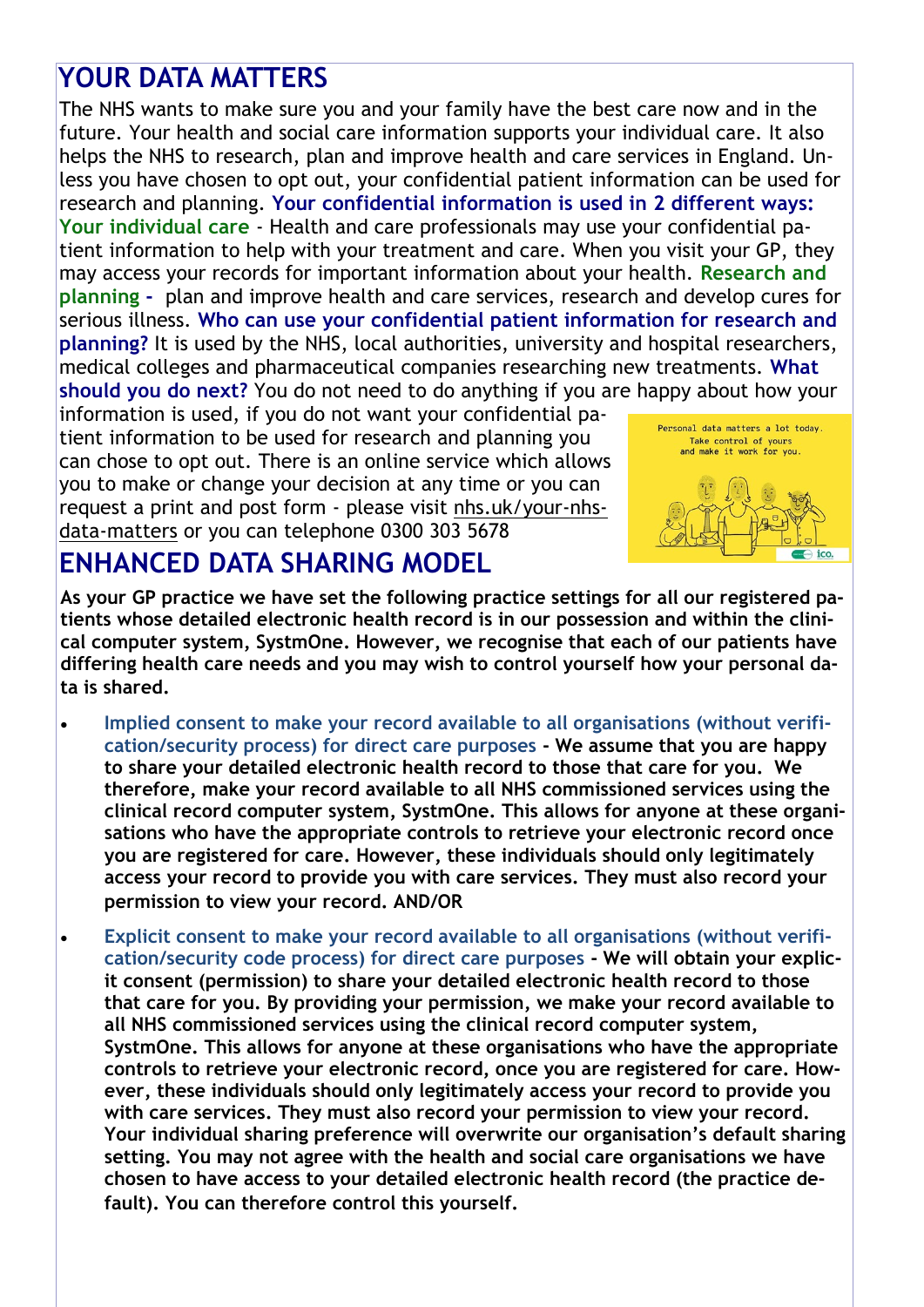**Your choice will override our settings.** You have the following options: **No organisations require you to provide a security code (Allowed List)** - You can give your permission to allow all NHS commissioned services and local authorities providing health services, using the clinical record computer system, SystmOne, to access your record. **All organisations require you to provide a security code (Verification List)** - You can require that all health organisations must ask you for a PIN number on your first visit to that service. This allows you to verify/confirm that each individual organisation should have access to your record, as they are legitimately involved in your care. You will require access to either a mobile phone or email account, as a PIN will be sent to you. Alternatively, you will need access to SystmOnline to accept or reject a share request sent to your account by the organisation wishing to view your record. **Custom lists** - You can put together your own custom lists for access, adding organisations to each of 3 lists i.e. does not require a security code (allowed list), requires a security code (verification list) and cannot access (prohibited list). The functionality for each list will act as described above, but it is you who can determine the level of access, which applies to them. This should be done in conjunction with your GP to ensure you understand the full implications of your decisions. **Dissent/Refusal of your permission** - You can refuse your permission for your record to become available to all NHS commissioned services and local authorities providing health services, using the clinical record computer system, SystmOne, which prevents us sharing your clinical record to any other organisation involved in your care.

### **FRIENDS & FAMILY QUESTIONNAIRE - LUCKY DRAW**



From 1<sup>st</sup> October 2018 all responses to questionnaires received will be placed into a monthly lucky draw, one patient from each of our Clayton/Allerton sites will each receive a £10 Amazon voucher. You will need to provide us with your contact details to take part in the draw, however your responses are anonymised. **Please note this is not NHS funded money**, the vouchers are supplied by Premier Choice who are our telephone suppliers, due to issues we have experienced with our phone lines. Each monthly draw will

take place at the beginning of the following month, the lucky winner from each of our sites will be contacted to arrange for their voucher to be collected from the Practice, with consent from each patient we will also advertise the winners. GOOD LUCK!!

## **ANNUAL PATIENT SURVEY - LUCKY DRAW**

We would be grateful if patients would complete our annual survey, it will help to inform us on how we can improve our services. Please offer any suggestions on how we can make your patient experience more effective. All responses to this survey will be placed into a lucky draw, one patient from each of our Clayton/Allerton sites will each receive a £50 Amazon voucher. **Please note this is not NHS funded money,** the vouchers are supplied by Premier Choice who are our telephone suppliers, due to issues we have experienced with our phone lines. If you would like to take part in this draw please provide us with your details, however your responses are anonymised.

## **CARE NAVIGATION—WHAT THIS MEANS FOR PATIENTS**

Patients may have noticed when contacting the Practice to book appointments our Patient Service Administrators ask you for a brief outline of your problem. Care Navigation training given to frontline staff enables the team to provide patients with more information about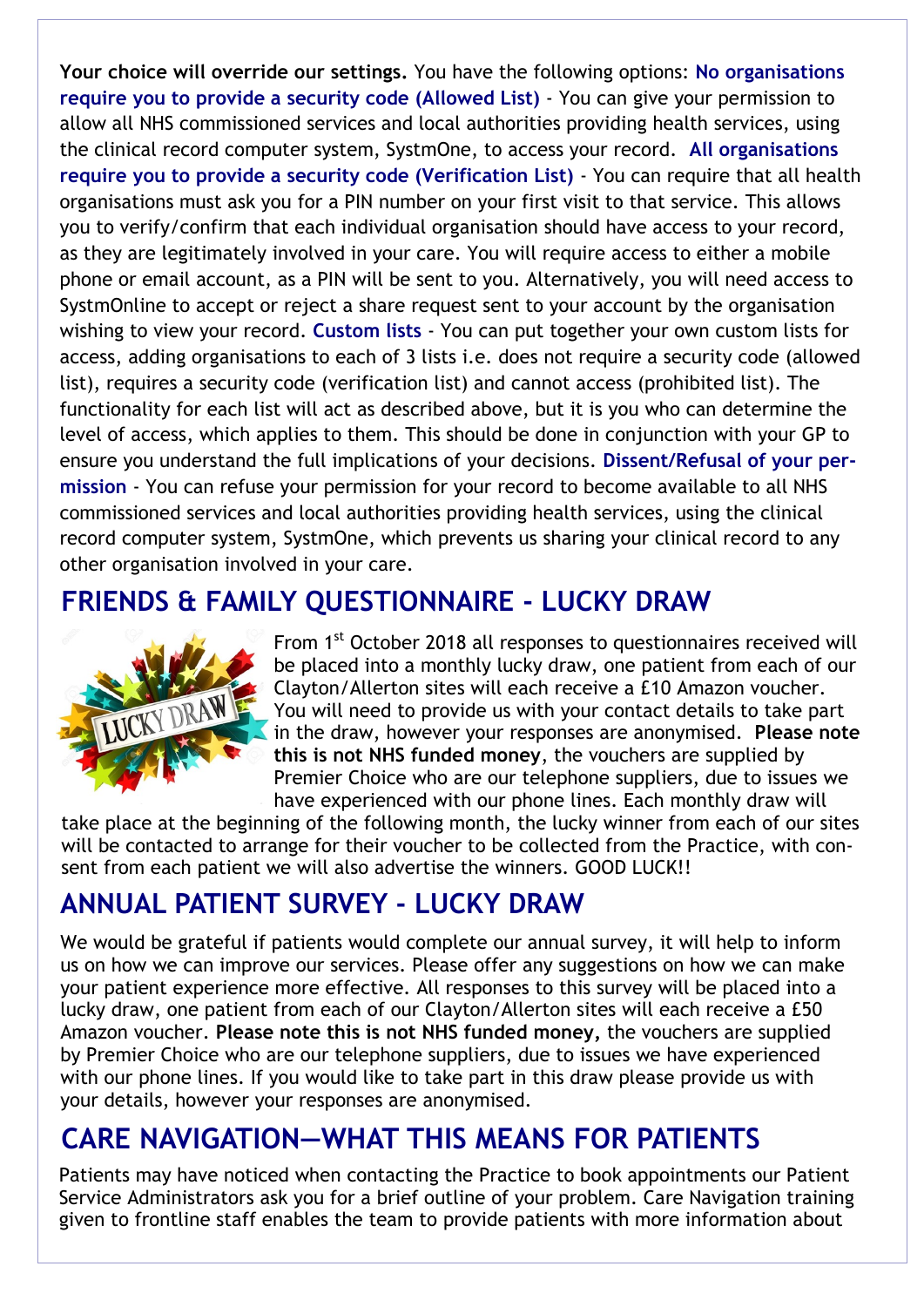local health and wellbeing services, both within and outside of primary care, in a safe, effective way. Care navigation will offer the patient 'choice not triage' to access the most appropriate service first which as we know, isn't always the GP. Care navigators will not make clinical decisions but when a patient presents with symptoms that meet the access criteria for other services or clinicians such as physiotherapist, pharmacist, optician or a third sector service, the care navigator can confidently offer these choices and enable the patient to go straight to the service which best meets their health and wellbeing needs.

# **LOCAL TAXI NUMBERS CLOSE TO CLAYTON/ALLERTON SITES**

**Allerton**: Ace Budget Cars 01274 481818, A & M Thornton A B C Taxis 01274 881100 & Allerton Cosy Cars 01274 545555 **Clayton**: 24/7 Cars 01274 247247, Bank Top Taxi 01274 501100 & Great Horton Taxi 01274 521672

### **BUS ROUTES TO CLAYTON OR ALLERTON**

Bus routes from Bradford Broadway stop H14 from Bradford to Clayton **637 Bus routes from Bradford Interchange Stand D + Stand F from Bradford to Allerton 617/618 Please check for bus times as these may change www.firstgroup.com**

# **MAP OF OUR LOCATIONS**

 **Allerton Clayton**



### **PRACTICE NEWS**

**We would like to welcome back Dr Sarah Marris as she returns from maternity leave. Sadly for us Diana Matejak, Diane Selby and Julie Goodwin (Patient Services Administrators) have left our team at Hollyns, unfortunately Karen O'Rourke Hub Manager will also be leaving mid November to work within a school, and Dr Sarah Shaper will be leaving at the end of November. We would like to wish them every success for the fu-**



**ture. We would like to welcome our new Patients Service Administrators, Cherelle Batt, Misbaah Bibi, Sonia Griffin and Rozina Naeem to the team. We also have a new Healthcare Assistant Karen Fraser who will be working with us full time. We have successfully recruited a new ANP, her name is Helen Wright and she starts on the 12th November.**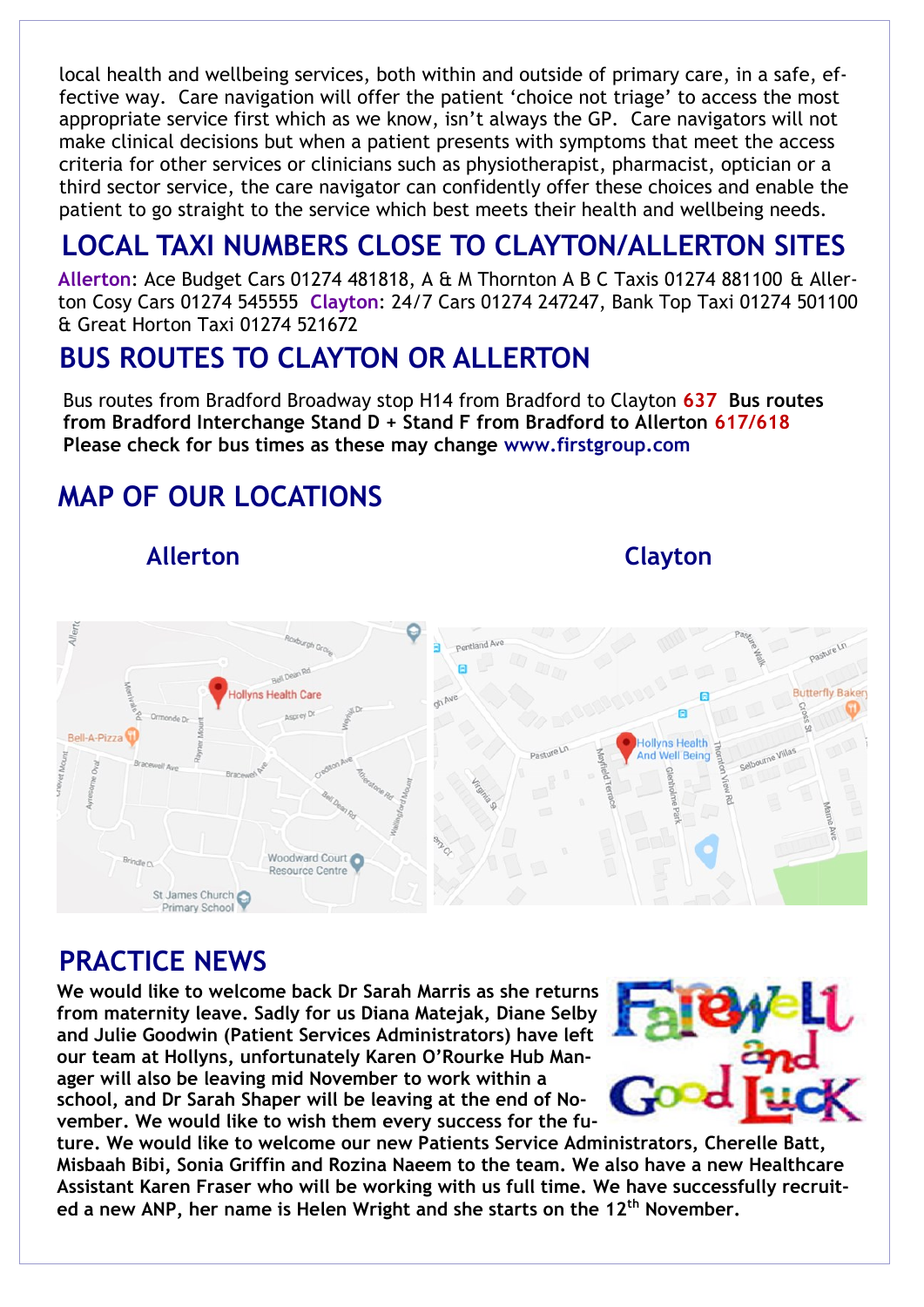Did you know that you can book appointments online and order repeat prescriptions? Register for SystmOnline with the Reception Team and then log on via www.hollynshealth.co.uk



# **Attending your appointment!**

**As a practice we are continually looking to improve our service and make more appointments available to patients. However the number of patients who fail to attend appointments without ringing to cancel is still very high.** 

**Between 1st July 2018 and 30th September 2018 Hollyns Health & Wellbeing - Clayton had 375 Did Not Attend appointments. That's 96 hours worth of wasted appointments.** 

**Hollyns Health & Wellbeing - Allerton had 399 Did Not Attend appointments. That's 100 hours worth of wasted appointments.** 

**Please remember to cancel your appointment if you are unable to attend!**



**We want your views! We are keen to hear feedback about the services we provide. Please log on to www.hollynshealth.co.uk and visit the Virtual Surgery and use the Contact Us button in the waiting area to email us your comments.** 

**SMS Text Messaging: if we have your mobile number we will send you text messages to confirm your appointment, remind you of your appointment or notify you of test results. You can "opt out" of these texts at any time. Please inform reception if you do not wish to receive them.** 

**Please remember to inform us if you change your mobile number!**